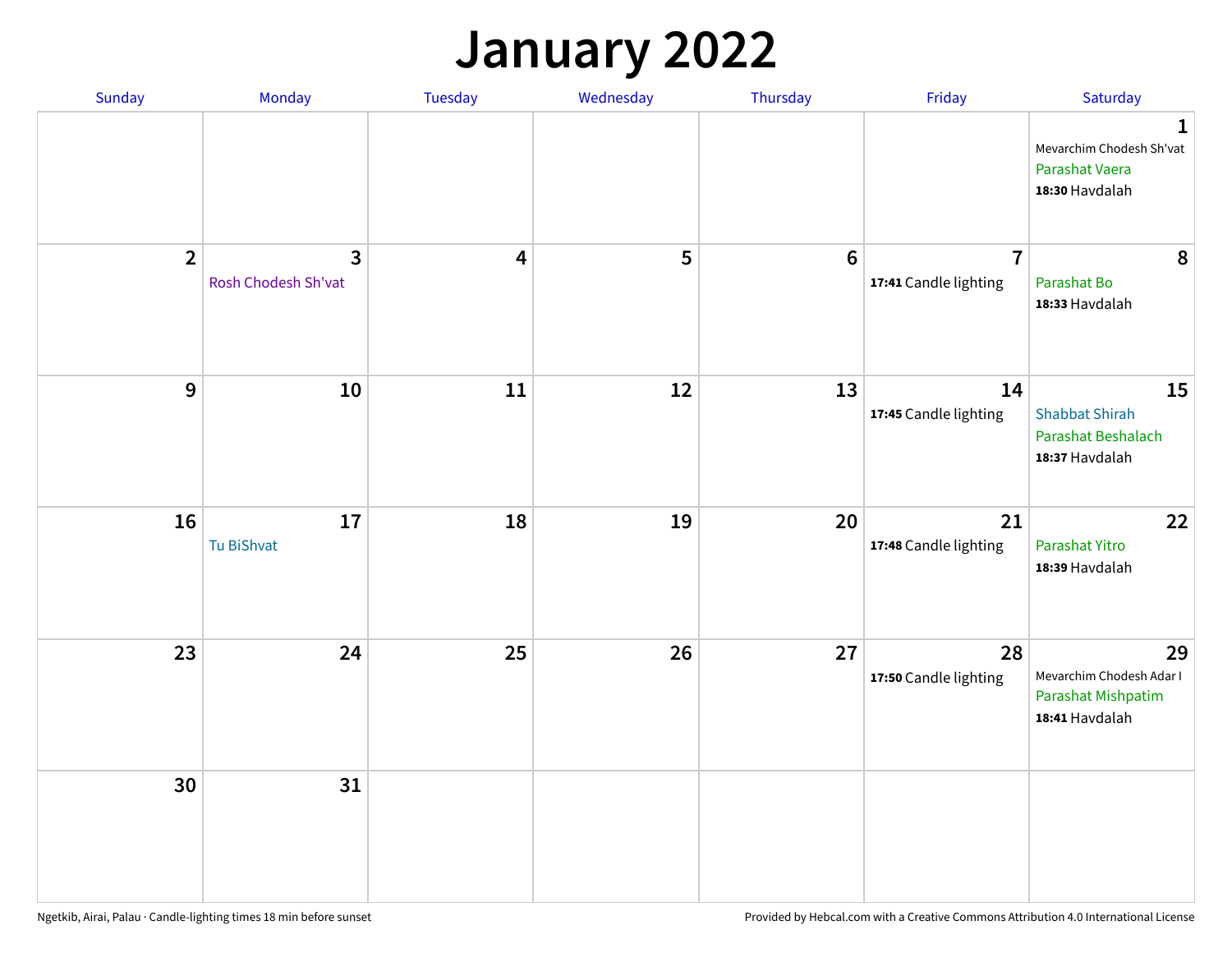# **February 2022**

| Sunday | Monday                  | <b>Tuesday</b>                      | Wednesday                             | Thursday | Friday                                           | Saturday                                                                                          |
|--------|-------------------------|-------------------------------------|---------------------------------------|----------|--------------------------------------------------|---------------------------------------------------------------------------------------------------|
|        |                         | $\mathbf{1}$<br>Rosh Chodesh Adar I | $\overline{2}$<br>Rosh Chodesh Adar I | 3        | $\overline{\mathbf{4}}$<br>17:52 Candle lighting | 5<br>Parashat Terumah<br>18:43 Havdalah                                                           |
| $6\,$  | $\overline{\mathbf{7}}$ | 8                                   | 9                                     | 10       | 11<br>17:54 Candle lighting                      | 12<br>Parashat Tetzaveh<br>18:44 Havdalah                                                         |
| 13     | 14                      | 15<br><b>Purim Katan</b>            | 16                                    | 17       | 18<br>17:55 Candle lighting                      | 19<br>Parashat Ki Tisa<br>18:45 Havdalah                                                          |
| 20     | 21                      | 22                                  | 23                                    | 24       | 25<br>17:55 Candle lighting                      | 26<br><b>Shabbat Shekalim</b><br>Mevarchim Chodesh Adar II<br>Parashat Vayakhel<br>18:45 Havdalah |
| 27     | 28                      |                                     |                                       |          |                                                  |                                                                                                   |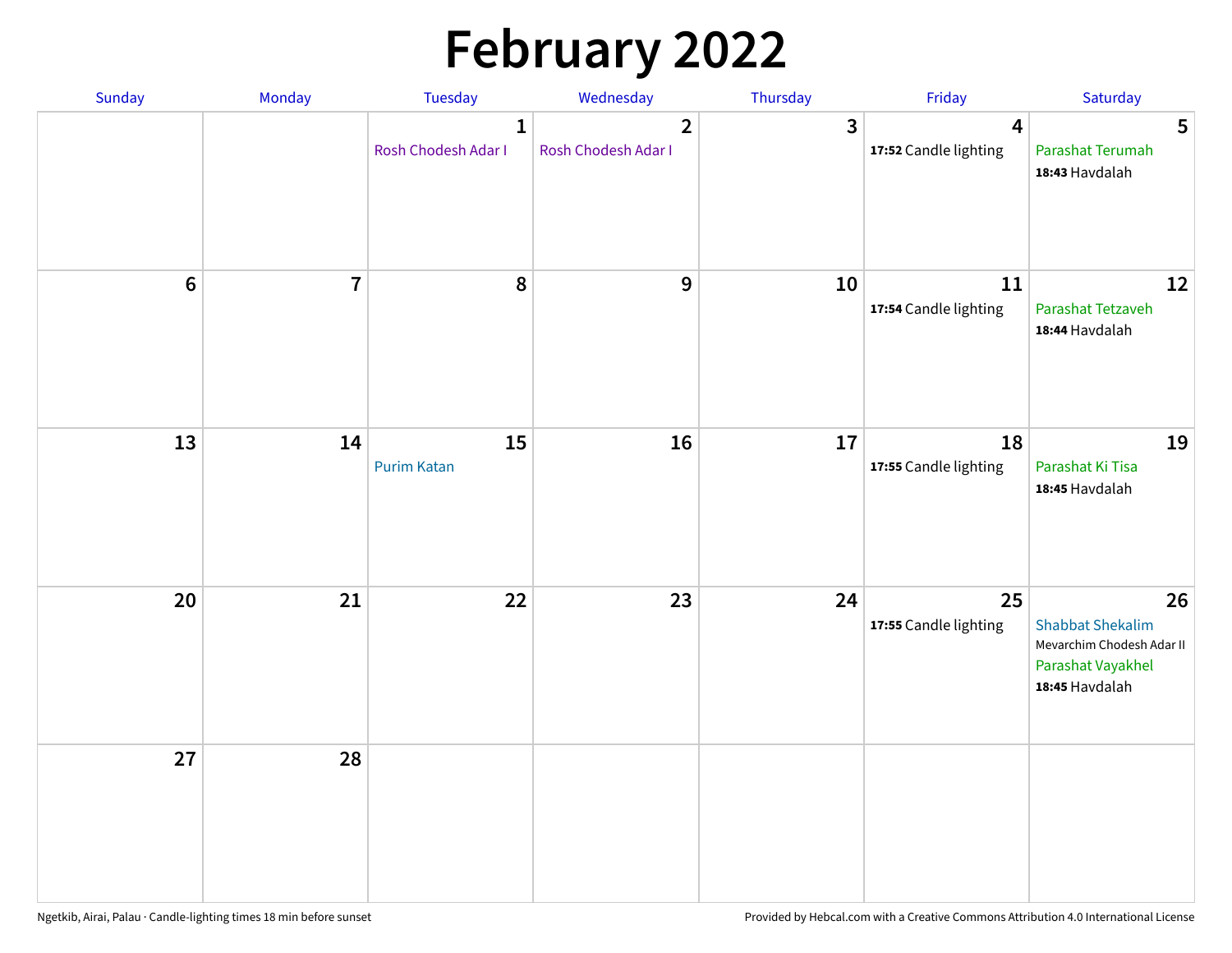## **March 2022**

| Sunday         | Monday         | <b>Tuesday</b> | Wednesday                                                                                | Thursday                  | Friday                                                                   | Saturday                                                                                   |
|----------------|----------------|----------------|------------------------------------------------------------------------------------------|---------------------------|--------------------------------------------------------------------------|--------------------------------------------------------------------------------------------|
|                |                | $\mathbf{1}$   | $\overline{2}$                                                                           | 3<br>Rosh Chodesh Adar II | $\overline{\mathbf{4}}$<br>Rosh Chodesh Adar II<br>17:55 Candle lighting | 5<br>Parashat Pekudei<br>18:45 Havdalah                                                    |
| $6\phantom{1}$ | $\overline{7}$ | 8              | 9                                                                                        | 10                        | 11<br>17:55 Candle lighting                                              | 12<br><b>Shabbat Zachor</b><br>Parashat Vayikra<br>18:44 Havdalah                          |
| 13             | 14             | 15             | 16<br>05:08 Fast begins<br><b>Ta'anit Esther</b><br>18:38 Fast ends<br><b>Erev Purim</b> | 17<br>Purim               | 18<br><b>Shushan Purim</b><br>17:54 Candle lighting                      | 19<br>Parashat Tzav<br>18:44 Havdalah                                                      |
| 20             | 21             | 22             | 23                                                                                       | 24                        | 25<br>17:54 Candle lighting                                              | 26<br><b>Shabbat Parah</b><br>Mevarchim Chodesh Nisan<br>Parashat Shmini<br>18:43 Havdalah |
| 27             | 28             | 29             | 30                                                                                       | 31                        |                                                                          |                                                                                            |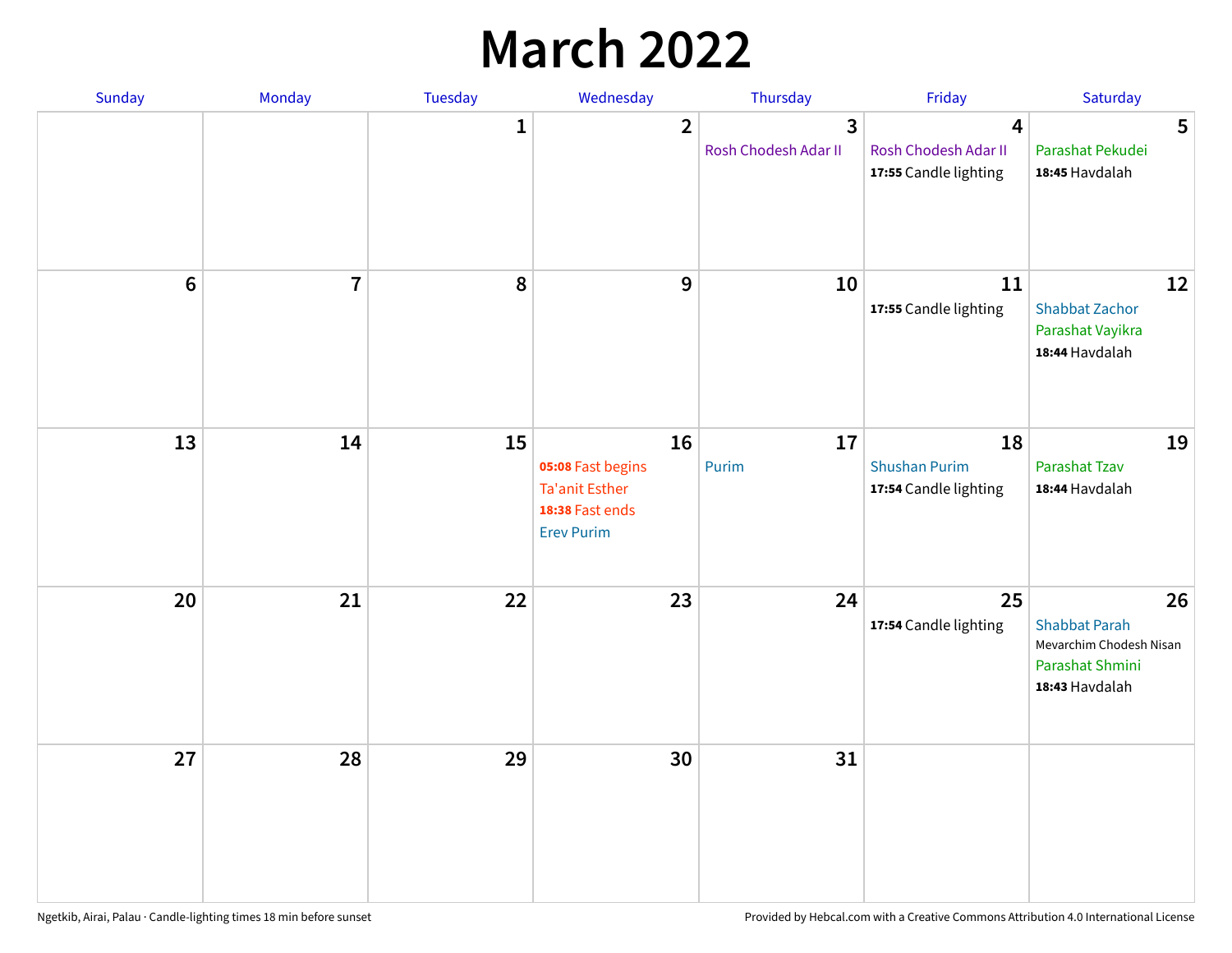## **April 2022**

| Sunday                                   | Monday                  | <b>Tuesday</b>         | Wednesday             | Thursday                                        | Friday                                                                                            | Saturday                                                                                                            |
|------------------------------------------|-------------------------|------------------------|-----------------------|-------------------------------------------------|---------------------------------------------------------------------------------------------------|---------------------------------------------------------------------------------------------------------------------|
|                                          |                         |                        |                       |                                                 | $\mathbf{1}$<br>17:53 Candle lighting                                                             | $\overline{2}$<br><b>Shabbat HaChodesh</b><br><b>Rosh Chodesh Nisan</b><br><b>Parashat Tazria</b><br>18:43 Havdalah |
| 3                                        | $\overline{4}$          | 5                      | $6\phantom{1}6$       | $\overline{7}$                                  | 8<br>17:52 Candle lighting                                                                        | 9<br><b>Shabbat HaGadol</b><br>Parashat Metzora<br>18:42 Havdalah                                                   |
| 10                                       | 11<br>Yom HaAliyah      | 12                     | 13                    | 14                                              | 15<br>04:52 Fast begins<br><b>Ta'anit Bechorot</b><br><b>Erev Pesach</b><br>17:52 Candle lighting | 16<br>Pesach I<br>18:42 Candle lighting                                                                             |
| 17<br><b>Pesach II</b><br>18:42 Havdalah | 18<br>Pesach III (CH"M) | 19<br>Pesach IV (CH"M) | 20<br>Pesach V (CH"M) | 21<br>Pesach VI (CH"M)<br>17:52 Candle lighting | 22<br><b>Pesach VII</b><br>17:52 Candle lighting                                                  | 23<br><b>Pesach VIII</b><br>18:42 Havdalah                                                                          |
| 24                                       | 25                      | 26                     | 27                    | 28<br>Yom HaShoah                               | 29<br>17:52 Candle lighting                                                                       | 30<br>Mevarchim Chodesh Iyyar<br>Parashat Achrei Mot<br>18:43 Havdalah                                              |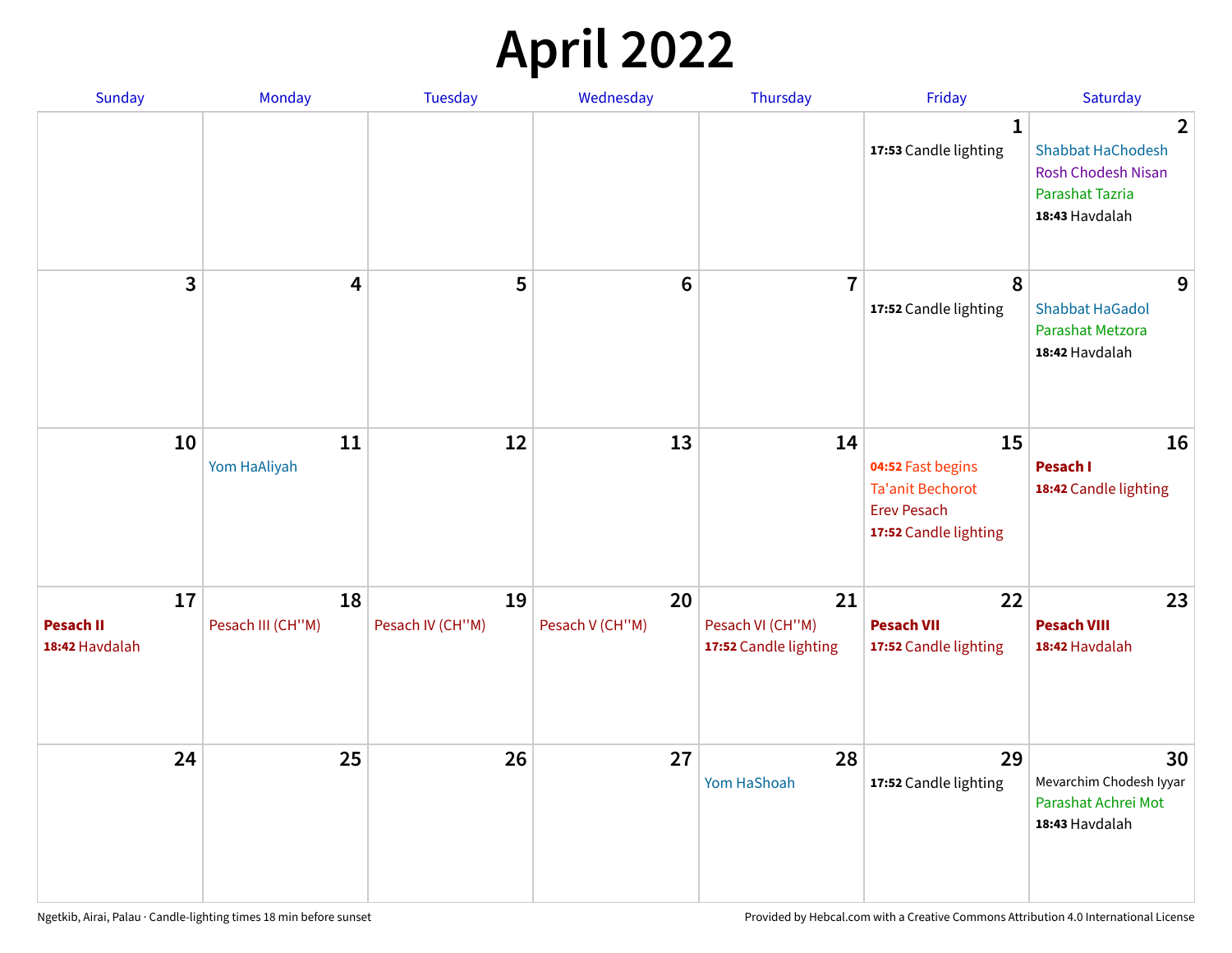## **May 2022**

| Sunday                             | Monday                               | Tuesday                         | Wednesday          | Thursday            | Friday                                   | Saturday                                                               |
|------------------------------------|--------------------------------------|---------------------------------|--------------------|---------------------|------------------------------------------|------------------------------------------------------------------------|
| $\mathbf{1}$<br>Rosh Chodesh Iyyar | $\overline{2}$<br>Rosh Chodesh Iyyar | 3                               | 4<br>Yom HaZikaron | 5<br>Yom HaAtzma'ut | $6\phantom{1}6$<br>17:52 Candle lighting | $\overline{7}$<br>Parashat Kedoshim<br>18:43 Havdalah                  |
| $\pmb{8}$                          | $\mathbf{9}$                         | 10                              | 11                 | 12                  | 13<br>17:53 Candle lighting              | 14<br><b>Parashat Emor</b><br>18:45 Havdalah                           |
| 15<br>Pesach Sheni                 | 16                                   | 17                              | 18                 | 19<br>Lag BaOmer    | 20<br>17:54 Candle lighting              | 21<br>Parashat Behar<br>18:46 Havdalah                                 |
| 22                                 | 23                                   | 24                              | 25                 | 26                  | 27<br>17:56 Candle lighting              | 28<br>Mevarchim Chodesh Sivan<br>Parashat Bechukotai<br>18:48 Havdalah |
| 29<br>Yom Yerushalayim             | 30                                   | 31<br><b>Rosh Chodesh Sivan</b> |                    |                     |                                          |                                                                        |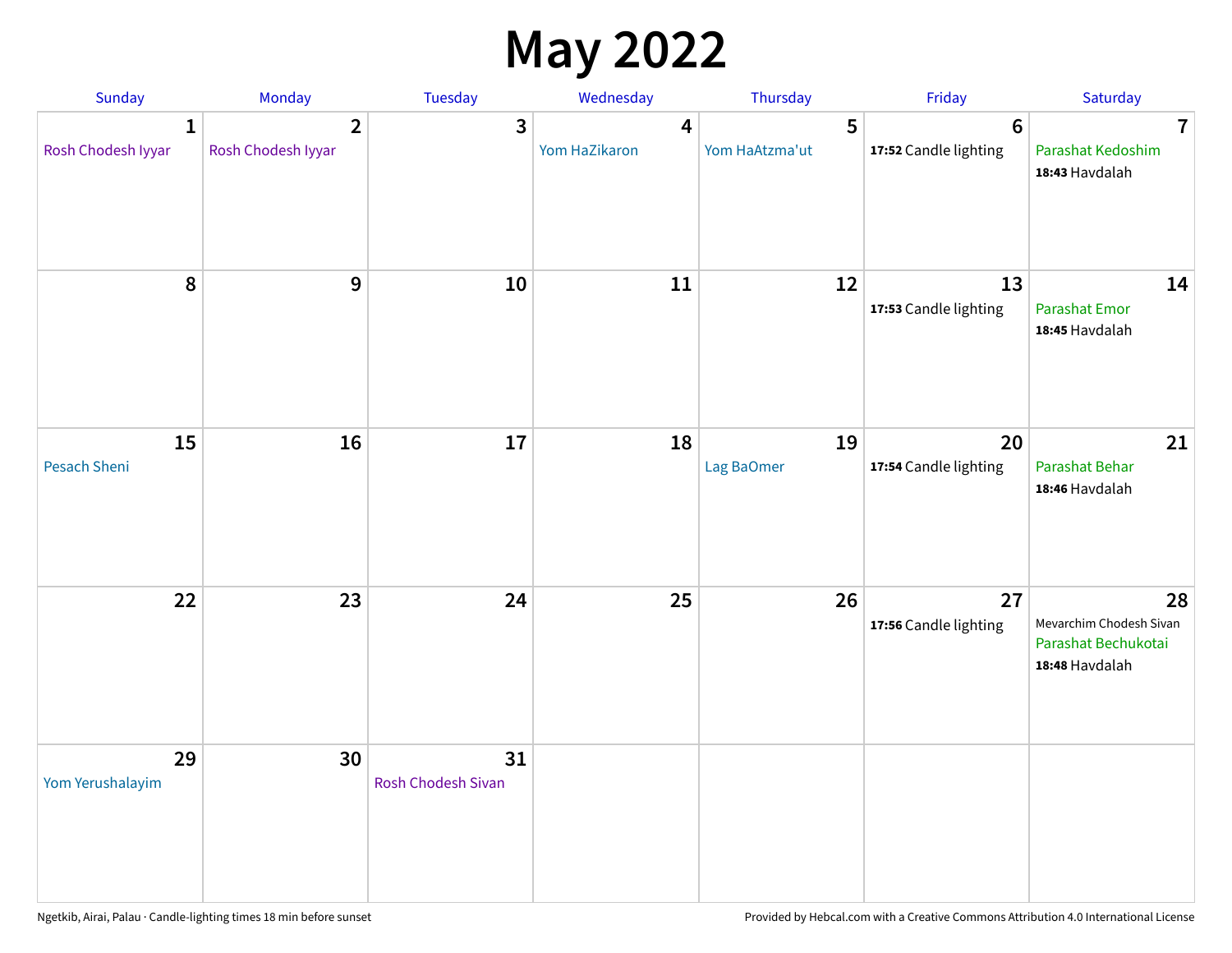#### **June 2022**

| Sunday                                         | Monday                                                | Tuesday        | Wednesday                | Thursday                        | Friday                      | Saturday                                                               |
|------------------------------------------------|-------------------------------------------------------|----------------|--------------------------|---------------------------------|-----------------------------|------------------------------------------------------------------------|
|                                                |                                                       |                | 1                        | $\overline{2}$                  | 3<br>17:57 Candle lighting  | 4<br><b>Erev Shavuot</b><br>Parashat Bamidbar<br>18:50 Candle lighting |
| 5<br><b>Shavuot I</b><br>18:50 Candle lighting | $6\phantom{1}$<br><b>Shavuot II</b><br>18:50 Havdalah | $\overline{7}$ | 8                        | 9                               | 10<br>17:59 Candle lighting | 11<br><b>Parashat Nasso</b><br>18:52 Havdalah                          |
| 12                                             | 13                                                    | 14             | 15                       | 16                              | 17<br>18:01 Candle lighting | 18<br>Parashat Beha'alotcha<br>18:54 Havdalah                          |
| 19                                             | 20                                                    | 21             | 22                       | 23                              | 24<br>18:02 Candle lighting | 25<br>Mevarchim Chodesh Tamuz<br>Parashat Sh'lach<br>18:55 Havdalah    |
| 26                                             | 27                                                    | 28             | 29<br>Rosh Chodesh Tamuz | 30<br><b>Rosh Chodesh Tamuz</b> |                             |                                                                        |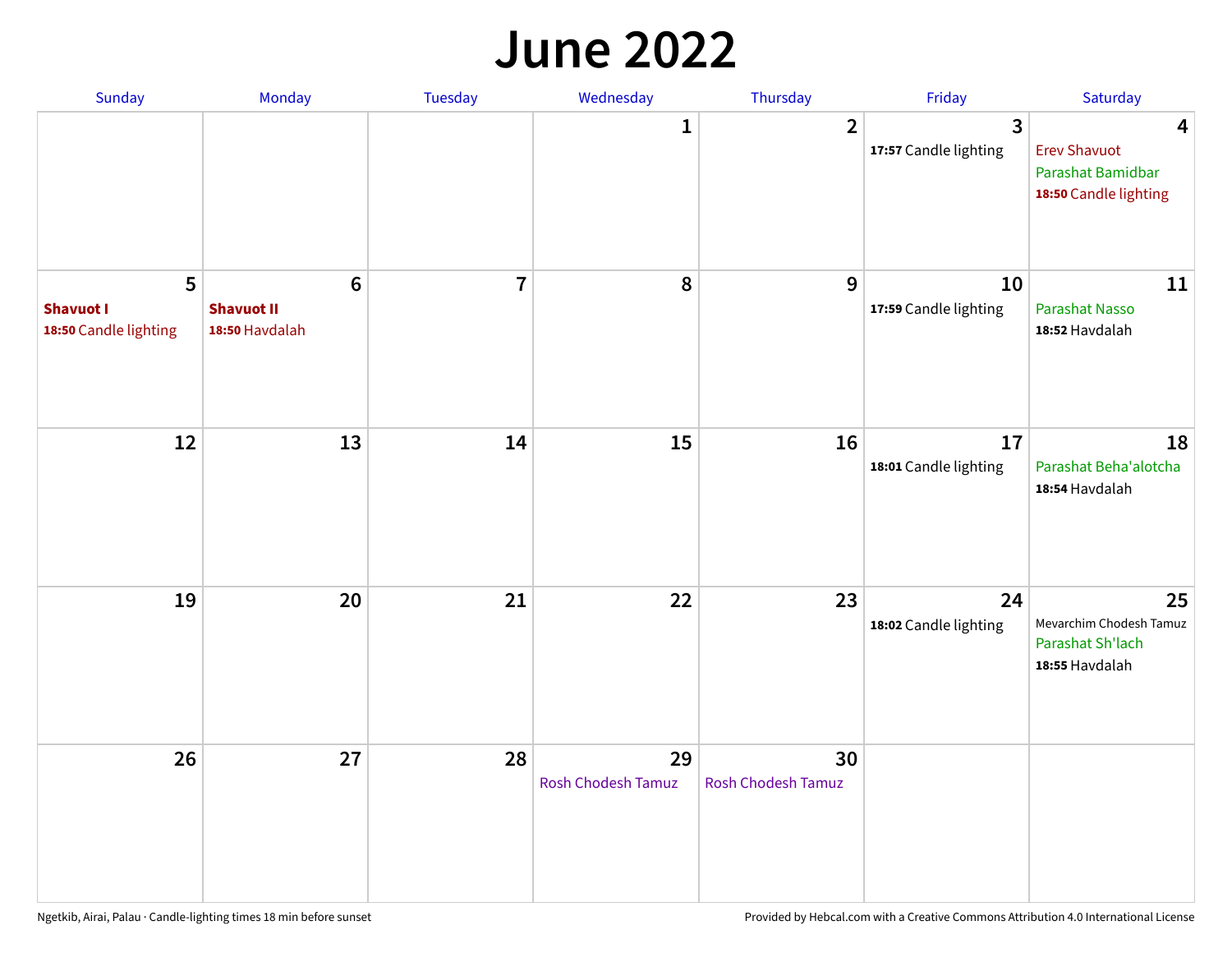## **July 2022**

| Sunday                                                           | Monday | Tuesday | Wednesday | Thursday       | Friday                                         | Saturday                                                                |
|------------------------------------------------------------------|--------|---------|-----------|----------------|------------------------------------------------|-------------------------------------------------------------------------|
|                                                                  |        |         |           |                | $\mathbf{1}$<br>18:04 Candle lighting          | $\overline{2}$<br>Parashat Korach<br>18:56 Havdalah                     |
| $\mathbf{3}$                                                     | 4      | 5       | $\bf 6$   | $\overline{7}$ | 8<br>18:04 Candle lighting                     | 9<br>Parashat Chukat<br>18:57 Havdalah                                  |
| 10                                                               | 11     | 12      | 13        | 14             | 15<br>18:05 Candle lighting                    | 16<br>Parashat Balak<br>18:57 Havdalah                                  |
| 17<br>04:47 Fast begins<br><b>Tzom Tammuz</b><br>18:50 Fast ends | 18     | 19      | 20        | 21             | 22<br>18:04 Candle lighting                    | 23<br>Mevarchim Chodesh Av<br><b>Parashat Pinchas</b><br>18:56 Havdalah |
| 24                                                               | 25     | 26      | 27        | 28             | 29<br>Rosh Chodesh Av<br>18:04 Candle lighting | 30<br>Parashat Matot-Masei<br>18:55 Havdalah                            |
| 31                                                               |        |         |           |                |                                                |                                                                         |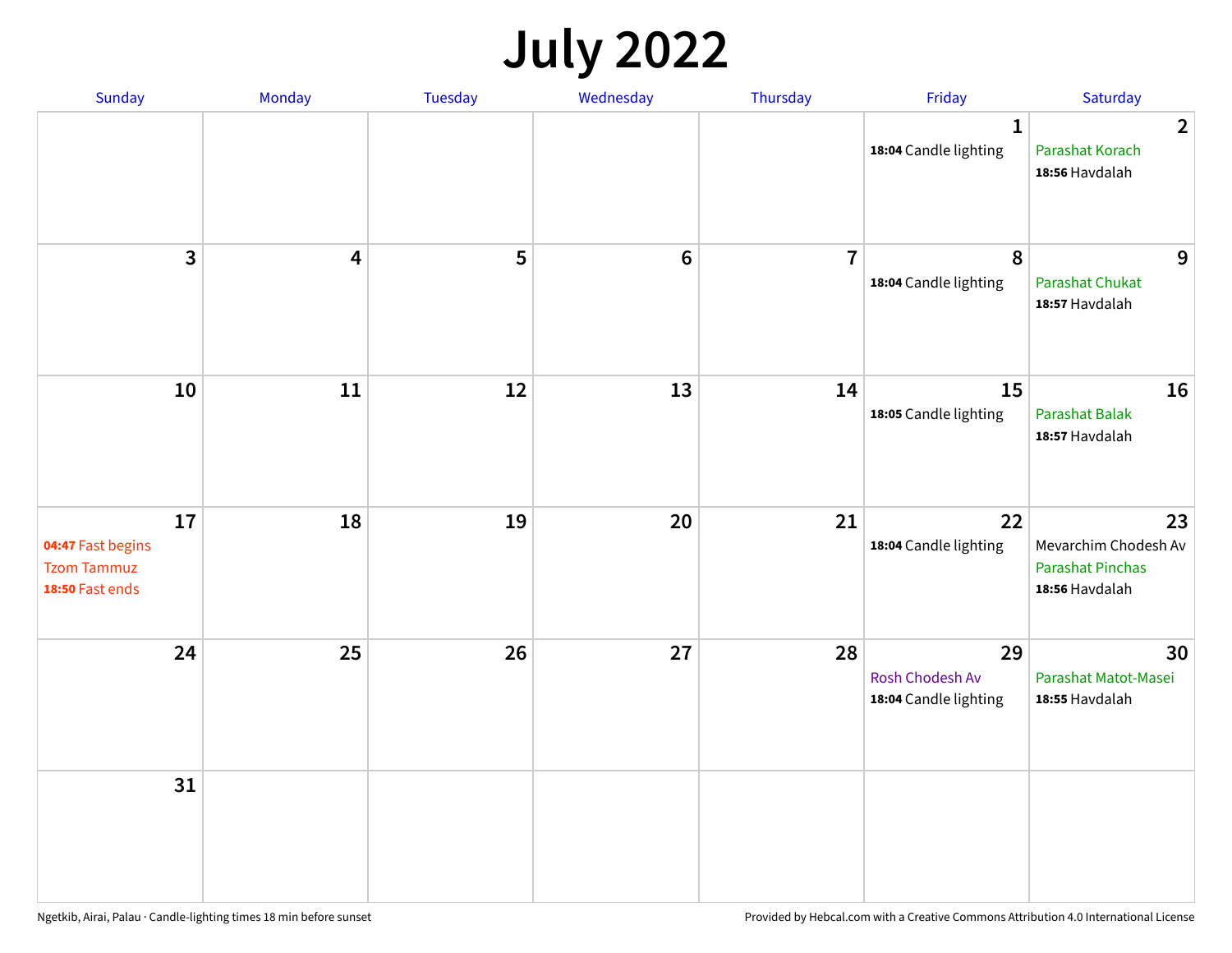## **August 2022**

| Sunday                                                      | Monday       | Tuesday                 | Wednesday | Thursday | Friday                                 | Saturday                                                                                                                       |
|-------------------------------------------------------------|--------------|-------------------------|-----------|----------|----------------------------------------|--------------------------------------------------------------------------------------------------------------------------------|
|                                                             | $\mathbf{1}$ | $\overline{\mathbf{2}}$ | 3         | 4        | 5<br>18:02 Candle lighting             | $6\phantom{1}6$<br><b>Shabbat Chazon</b><br>18:20 Fast begins<br>Erev Tish'a B'Av<br><b>Parashat Devarim</b><br>18:53 Havdalah |
| $\overline{7}$<br>Tish'a B'Av (observed)<br>18:46 Fast ends | 8            | 9                       | 10        | 11       | 12<br>Tu B'Av<br>18:00 Candle lighting | 13<br><b>Shabbat Nachamu</b><br>Parashat Vaetchanan<br>18:50 Havdalah                                                          |
| 14                                                          | 15           | 16                      | 17        | 18       | 19<br>17:57 Candle lighting            | 20<br>Mevarchim Chodesh Elul<br><b>Parashat Eikev</b><br>18:47 Havdalah                                                        |
| 21                                                          | 22           | 23                      | 24        | 25       | 26<br>17:54 Candle lighting            | 27<br><b>Rosh Chodesh Elul</b><br>Parashat Re'eh<br>18:44 Havdalah                                                             |
| 28<br>Rosh Hashana LaBehemot<br>Rosh Chodesh Elul           | 29           | 30                      | 31        |          |                                        |                                                                                                                                |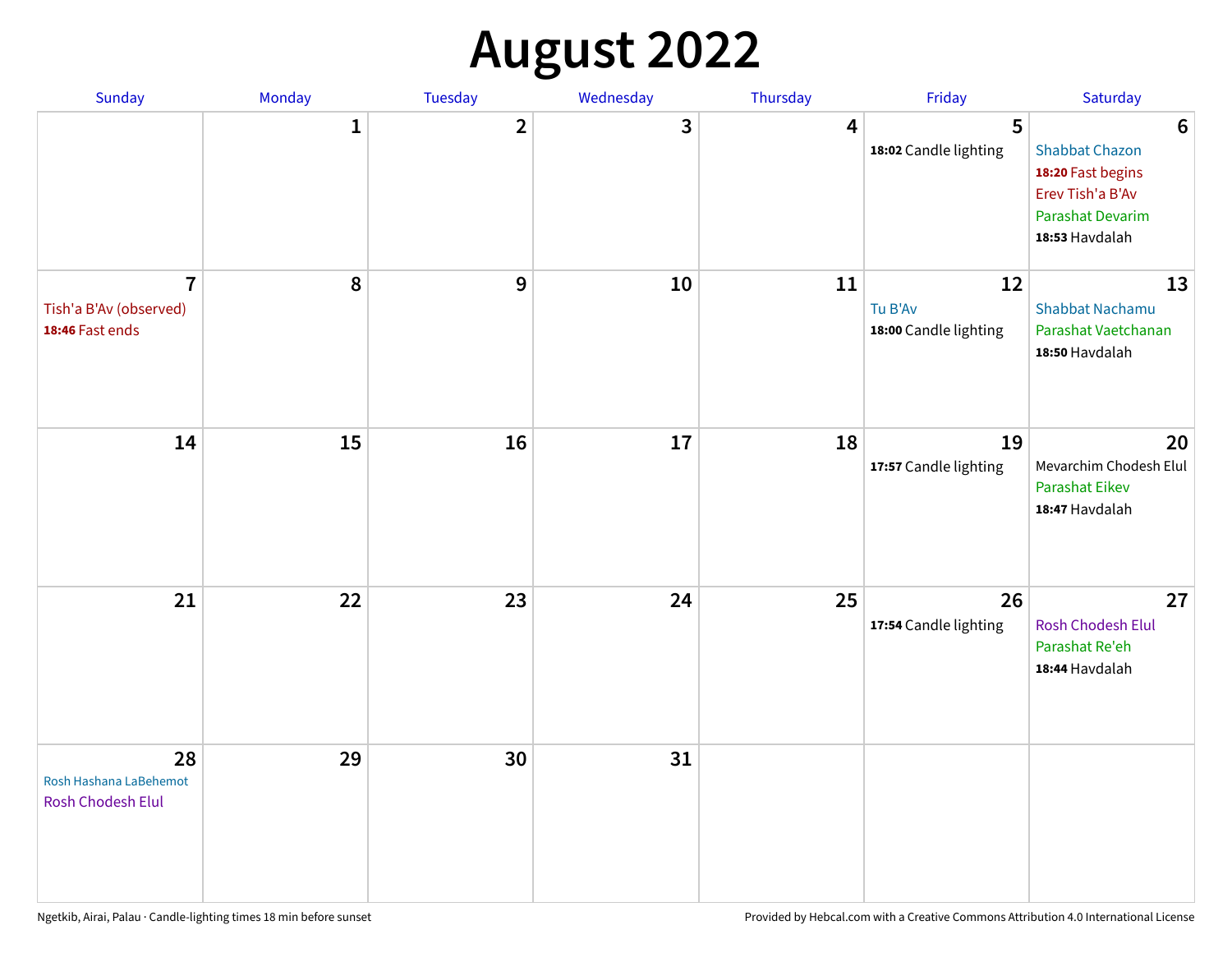## **September 2022**

| Sunday                                           | Monday                                           | Tuesday                                        | Wednesday                                                          | Thursday     | Friday                                  | Saturday                                                  |
|--------------------------------------------------|--------------------------------------------------|------------------------------------------------|--------------------------------------------------------------------|--------------|-----------------------------------------|-----------------------------------------------------------|
|                                                  |                                                  |                                                |                                                                    | $\mathbf{1}$ | $\overline{2}$<br>17:51 Candle lighting | 3<br><b>Parashat Shoftim</b><br>18:40 Havdalah            |
| $\overline{\mathbf{4}}$                          | 5                                                | $6\phantom{1}6$                                | $\overline{7}$                                                     | 8            | 9<br>17:47 Candle lighting              | 10<br>Parashat Ki Teitzei<br>18:36 Havdalah               |
| $11\,$                                           | 12                                               | 13                                             | 14                                                                 | 15           | 16<br>17:43 Candle lighting             | 17<br>Leil Selichot<br>Parashat Ki Tavo<br>18:32 Havdalah |
| 18                                               | 19                                               | 20                                             | 21                                                                 | 22           | 23<br>17:39 Candle lighting             | 24<br>Parashat Nitzavim<br>18:28 Havdalah                 |
| 25<br>Erev Rosh Hashana<br>17:38 Candle lighting | 26<br>Rosh Hashana 5783<br>18:27 Candle lighting | 27<br><b>Rosh Hashana II</b><br>18:26 Havdalah | 28<br>04:50 Fast begins<br><b>Tzom Gedaliah</b><br>18:20 Fast ends | 29           | 30<br>17:35 Candle lighting             |                                                           |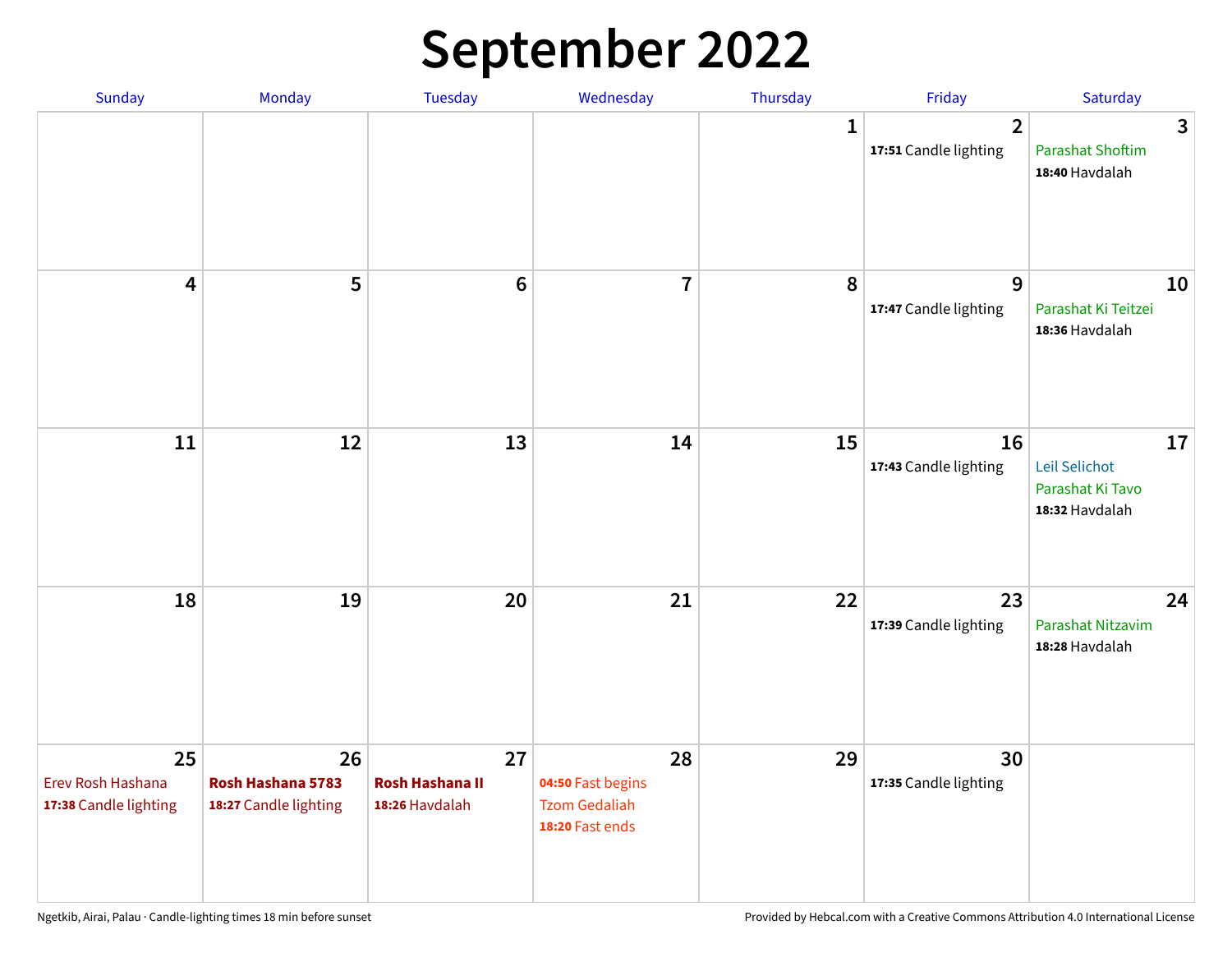## **October 2022**

| <b>Sunday</b>                                            | Monday                                               | <b>Tuesday</b>                                       | Wednesday                                | Thursday               | Friday                                         | Saturday                                                                     |
|----------------------------------------------------------|------------------------------------------------------|------------------------------------------------------|------------------------------------------|------------------------|------------------------------------------------|------------------------------------------------------------------------------|
|                                                          |                                                      |                                                      |                                          |                        |                                                | $\mathbf{1}$<br><b>Shabbat Shuva</b><br>Parashat Vayeilech<br>18:24 Havdalah |
| $\overline{2}$                                           | $\mathbf{3}$                                         | 4<br><b>Erev Yom Kippur</b><br>17:33 Candle lighting | 5<br><b>Yom Kippur</b><br>18:22 Havdalah | $6\phantom{1}6$        | $\overline{7}$<br>17:32 Candle lighting        | 8<br>Parashat Ha'Azinu<br>18:21 Havdalah                                     |
| 9<br><b>Erev Sukkot</b><br>17:31 Candle lighting         | 10<br><b>Sukkot I</b><br>18:20 Candle lighting       | 11<br><b>Sukkot II</b><br>18:20 Havdalah             | 12<br>Sukkot III (CH"M)                  | 13<br>Sukkot IV (CH"M) | 14<br>Sukkot V (CH"M)<br>17:29 Candle lighting | 15<br>Sukkot VI (CH"M)<br>18:18 Havdalah                                     |
| 16<br>Sukkot VII (Hoshana Raba)<br>17:28 Candle lighting | 17<br><b>Shmini Atzeret</b><br>18:17 Candle lighting | 18<br><b>Simchat Torah</b><br>18:17 Havdalah         | 19                                       | 20                     | 21<br>17:26 Candle lighting                    | 22<br>Mevarchim Chodesh Cheshvan<br>Parashat Bereshit<br>18:15 Havdalah      |
| 23                                                       | 24                                                   | 25<br>Rosh Chodesh Cheshvan                          | 26<br>Rosh Chodesh Cheshvan              | 27                     | 28<br>17:24 Candle lighting                    | 29<br><b>Parashat Noach</b><br>18:14 Havdalah                                |
| 30                                                       | 31                                                   |                                                      |                                          |                        |                                                |                                                                              |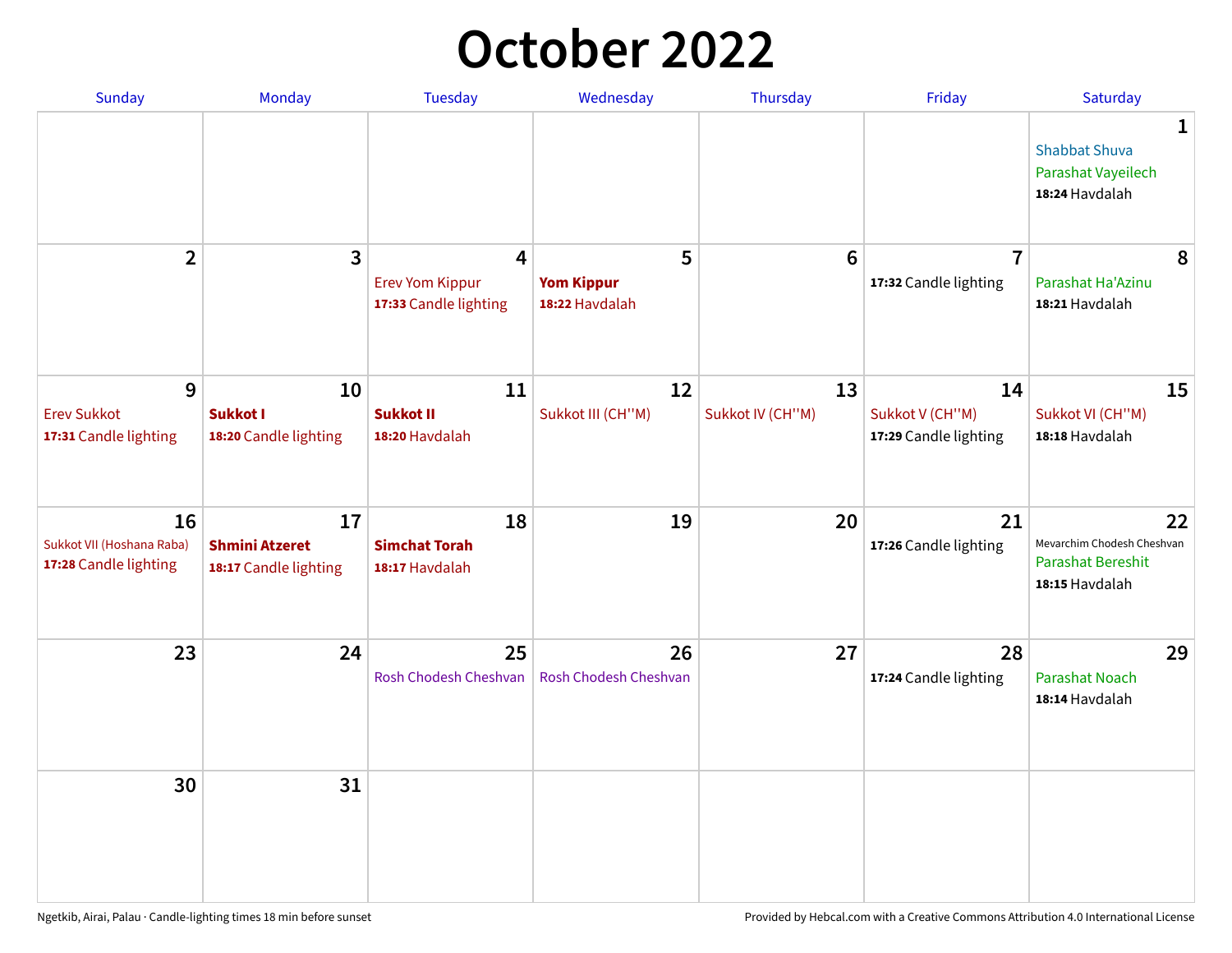#### **November 2022**

| Sunday  | Monday         | Tuesday                             | Wednesday      | Thursday                  | Friday                                             | Saturday                                                                 |
|---------|----------------|-------------------------------------|----------------|---------------------------|----------------------------------------------------|--------------------------------------------------------------------------|
|         |                | 1<br>Yom HaAliyah School Observance | $\overline{2}$ | 3                         | $\overline{\mathbf{4}}$<br>17:22 Candle lighting   | $5\phantom{1}$<br>Parashat Lech-Lecha<br>18:13 Havdalah                  |
| $\bf 6$ | $\overline{7}$ | 8                                   | $\mathbf 9$    | 10                        | 11<br>17:22 Candle lighting                        | 12<br>Parashat Vayera<br>18:12 Havdalah                                  |
| 13      | 14             | 15                                  | 16             | 17                        | 18<br>17:22 Candle lighting                        | 19<br>Mevarchim Chodesh Kislev<br>Parashat Chayei Sara<br>18:13 Havdalah |
| 20      | 21             | 22                                  | 23<br>Sigd     | 24<br>Rosh Chodesh Kislev | 25<br>Rosh Chodesh Kislev<br>17:23 Candle lighting | 26<br><b>Parashat Toldot</b><br>18:14 Havdalah                           |
| 27      | 28             | 29                                  | 30             |                           |                                                    |                                                                          |